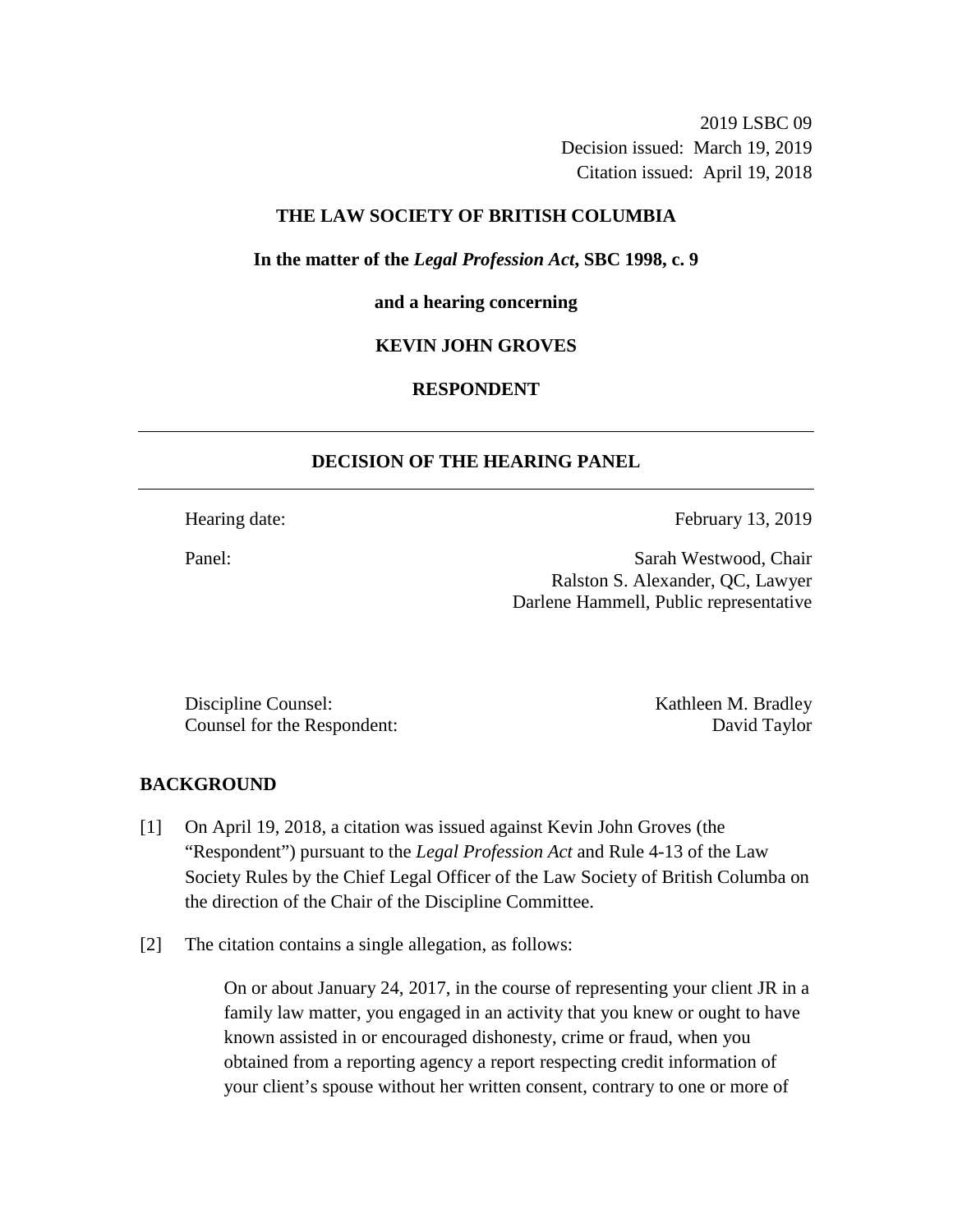rules 2.2-1, 3.2-7 and 5.1-2 of the *Code of Professional Conduct for British Columbia.* 

This conduct constitutes professional misconduct, pursuant to section 38(4) of the *Legal Profession Act.*

- [3] The parties submitted to the Panel an Agreed Statement of Facts ("ASF") in which the Respondent acknowledged the conduct alleged in the citation. The Respondent acknowledged that the service of the citation upon him complied with Rule 4-15 of the Law Society Rules.
- [4] Counsel for the Law Society provided a submission outlining the facts as described in the ASF and an analysis of the application of law regarding professional misconduct to the facts.
- [5] Counsel for the Respondent provided a responding submission where the Respondent acknowledged that, while the facts as admitted did constitute professional misconduct, the Respondent did not acknowledge the accuracy of the assertion in the citation that the Respondent "engaged in activity that [the Respondent] *knew* assisted in or encouraged dishonesty, crime or fraud …" [emphasis added]. It is the position of the Respondent that he was not aware of the provisions of the statute that rendered the impugned behaviour unlawful.

# **FACTS**

- [6] The Respondent was retained by JR in relation to a family law matter. His wife, NR, was represented by another lawyer.
- [7] On or about January 24, 2017 JR attended at the offices of the Respondent for the purpose of completing some documents with respect to the matrimonial matter. In the course of that meeting, the Respondent enquired of JR whether he would be interested in obtaining a Credit Report on his wife as verification of some of the financial information that had been provided to the Respondent to that point in the proceedings.
- [8] JR agreed that a Credit Report on his wife should be obtained, and the Respondent then logged onto the website of Equifax, a Credit Reporting service.
- [9] With the assistance of JR, the Respondent completed a request for a Credit Report on NR by impersonating NR while responding to various questions posed on the interactive Equifax website. JR had the necessary familiarity with the financial affairs of NR to facilitate the impersonation of NR by the Respondent.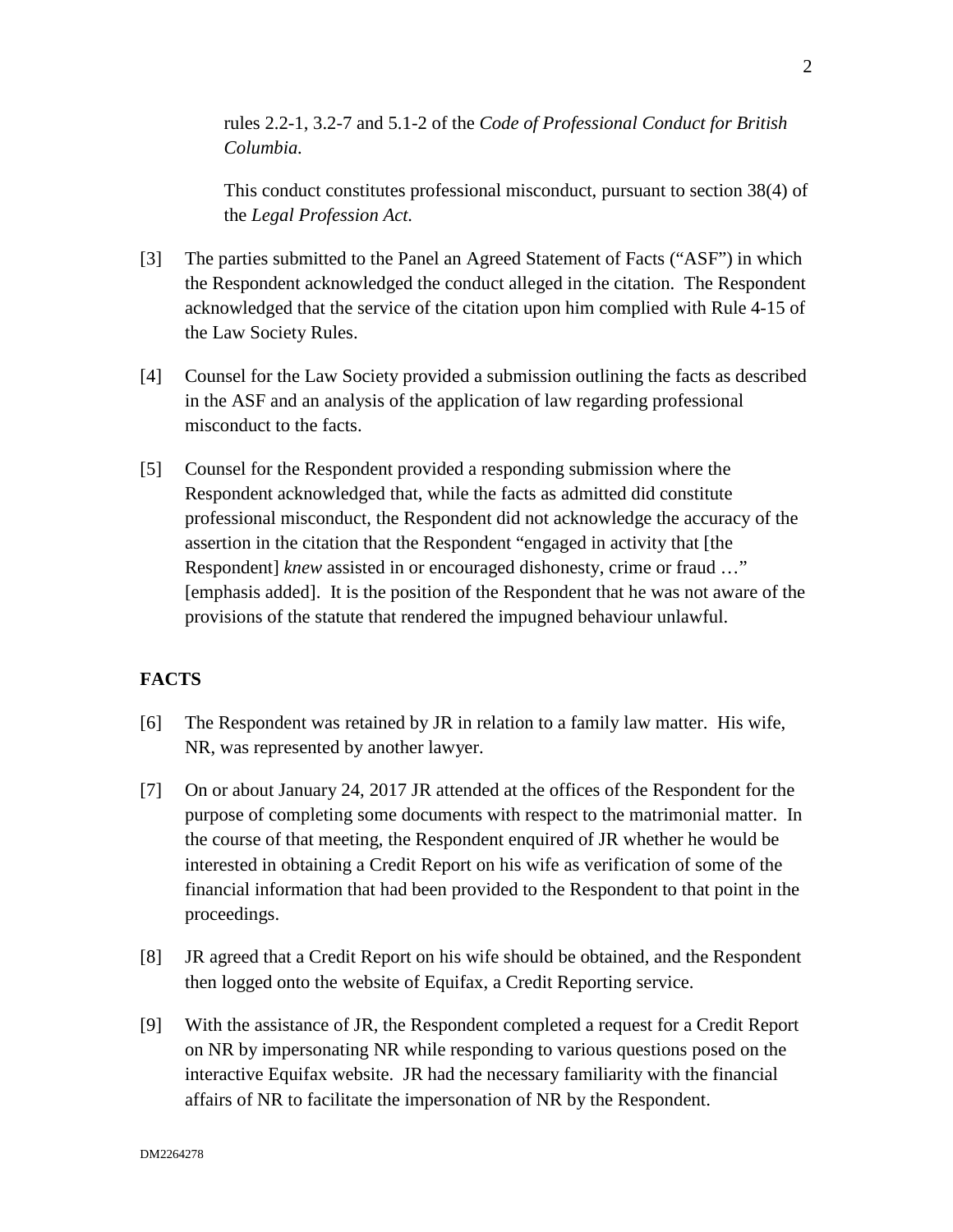- [10] The Credit Report was duly provided in this process on that day and almost immediately upon its release to the Respondent, JR received a telephone call from NR advising that she had become aware of the fact of the unauthorized Credit Report request and that she intended to report JR to the RCMP and the Respondent to the Law Society. She did so.
- [11] The protection of private credit information is found in the *Business Practices and Consumer Protection Act*, SBC 2004, c. 2. Section 108 of that statute requires that credit reporting information must only be provided with the written consent of the party to whom the information relates. The statute provides a penalty punishable by fine of not more than \$10,000 or imprisonment for not more than twelve (12) months or to both.
- [12] Upon its receipt of the complaint by NR, the Law Society contacted the Respondent to seek his explanation for the behaviour alleged in the complaint of NR.
- [13] In responding to the Law Society on several occasions, the Respondent freely acknowledged the behaviour but expressed his belief that there was no wrongdoing engaged with that behaviour, he being of the view that a Credit Report request was similar to a search of the Personal Property Security Registry or the Land Title Office.
- [14] While a party is seeking to obtain a Credit Report from the Equifax website, the applicant must first indicate agreement with the following:

I accept and agree to the terms of use and privacy policy.

- [15] Equifax's terms of use include the following paragraphs:
	- 2. ACCESS TO SITE, USE AND GOVERNING LAW. Access to, and use of, this Site are subject to all laws and regulations applicable in your Province or Territory of residence … it is your responsibility to determine if you can legally use the Site in compliance with all applicable laws.
	- 3. REGISTRATIONS; USE OF PRODUCTS. In order to purchase products, you must complete the registration process and become a member. You will also be required to provide valid credit card information, unless you are activating a promotional code, you may register to purchase products from this Site only on behalf of yourself.

The Respondent advised that he had accepted the Terms of Use and Privacy Policy but did not believe that he had ever read them.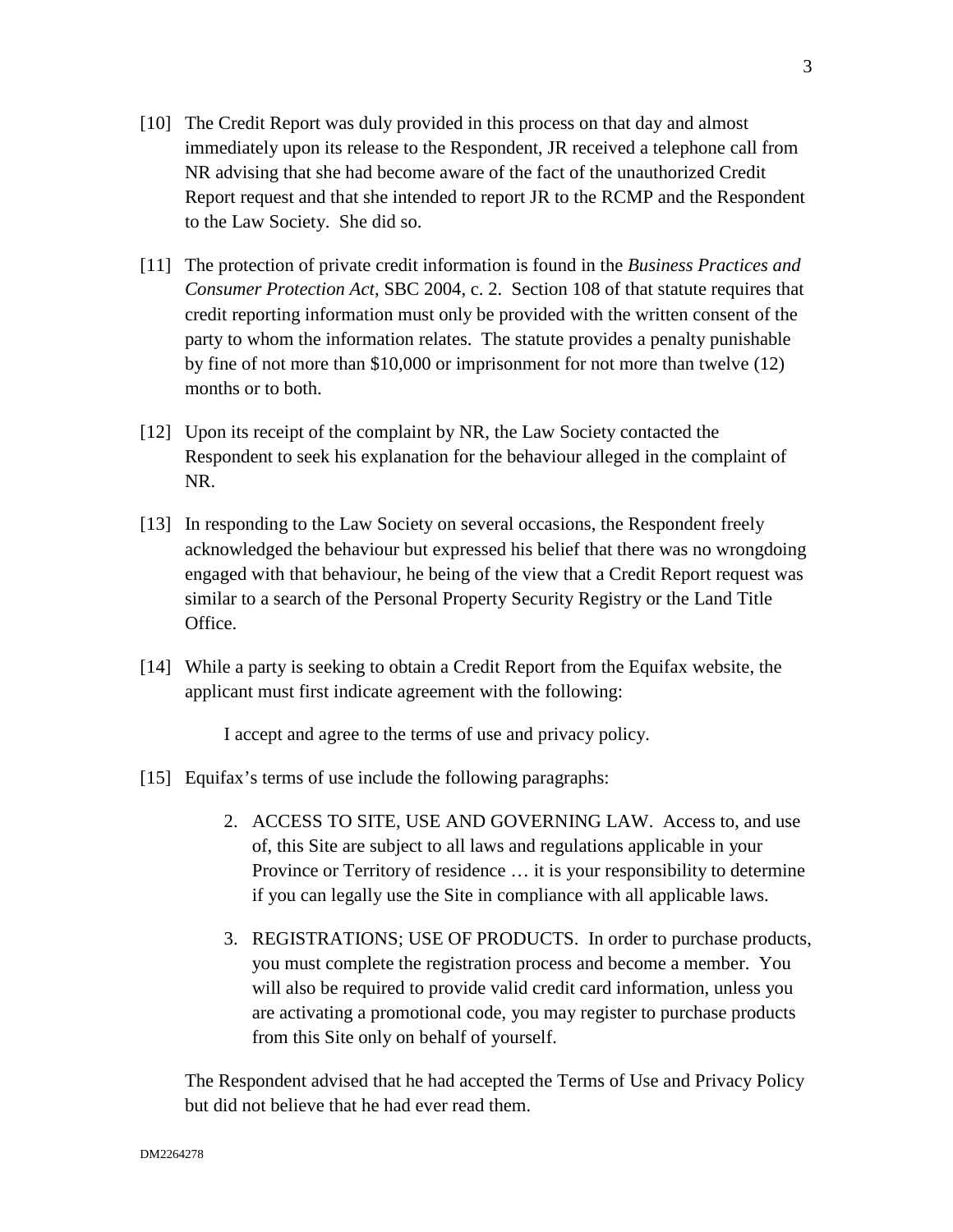[16] In the course of completing an application for a Credit Report, a third step (after providing certain preliminary information) is called "Identity Verification". In the course of completing an application for a Credit Report, when an applicant reaches the third stage, the following response is provided by Equifax:

> Excellent! We found your file. Now we just need to make sure you are who you say you are. It's easy, all you need to do is answer a few questions.

The website then poses questions that only an applicant or someone familiar with the financial affairs of the applicant will be able to answer. As indicated above, the Respondent was able to answer the questions posed by the Equifax website with assistance from JR. Immediately upon being advised by NR of her plan to report the Respondent to the Law Society, he notified opposing counsel of the fact of his obtaining the Credit Report and confirmed his intention to provide a copy of that Report to opposing counsel with the next tranche of documents provided.

[17] In response to a question from the Law Society regarding the reason why the Respondent did not seek the permission of NR to obtain a Credit Report for her, the Respondent noted that he did not believe that NR would agree to provide her consent, and accordingly, a further application to Court would be required to obtain that information.

### **BURDEN OF PROOF**

[18] We consider the burden of proof in these circumstances to be moot given the admission of professional misconduct from the Respondent. We adjourned the proceedings briefly to consider our position on Facts and Determination and returned to render a finding that the Respondent had committed professional misconduct.

# **DISCIPLINARY ACTION**

- [19] Following the submissions of the parties and the Panel's decision on the Facts and Determination phase of the hearing and with the consent of all parties, it was agreed that we would then proceed to the Disciplinary Action phase of the hearing, with a view to completing the hearing in a single day. The Law Society provided a written and oral submission on the Disciplinary Action phase of the proceeding.
- [20] Following the submissions of the Law Society on Disciplinary Action, the Respondent was sworn and testified. He provided his affirmation of the ASF. He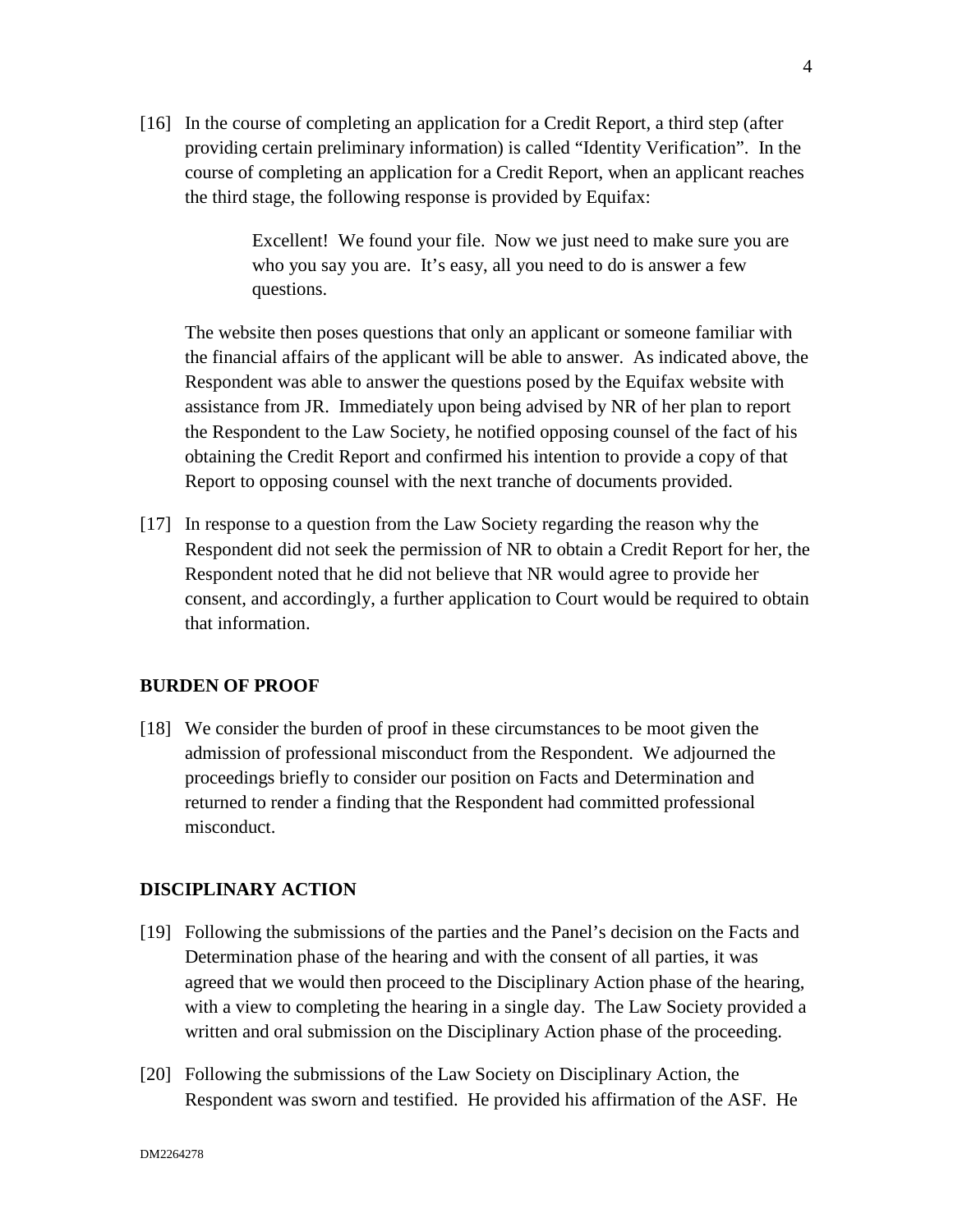spoke with some emotion on the extent to which he regretted his actions and of the impact that these events have had on his practice and more generally, on his life.

- [21] At the time material to this event, the Respondent was in an unhappy marriage. It has since dissolved and a divorce is in process. There are children of the marriage, and there are stresses on the Respondent as a result. In all, the testimony of the Respondent demonstrated a considerably remorseful individual still not fully recovered from the variety of traumatic events that accompanied these circumstances, which followed the onset of this disciplinary process. There was no cross-examination of the Respondent on his evidence.
- [22] Following the testimony of the Respondent, counsel for the Respondent provided a submission on the Disciplinary Action phase of the hearing.

### **POSITION OF THE PARTIES**

- [23] The Law Society urged a period of suspension of two months.
- [24] The Law Society referenced several of the *Ogilvie* Factors (*Law Society of BC v. Ogilvie*, 1999 LSBC 17). In restricting the consideration to only some of the *Ogilvie* Factors, the Law Society acknowledged an emerging trend to more selective analysis of the relevant *Ogilvie* Factors. This trend is described in *Law Society of BC v. Lessing*, 2013 LSBC 29, and *Law Society of BC v. Dent*, 2016 LSBC 05.
- [25] The Law Society argued that the most significant *Ogilvie* Factors are:
	- (a) the nature and gravity of the misconduct;
	- (b) the character of the Respondent and his professional conduct record;
	- (c) presence or absence of other mitigating or aggravating factors;
	- (d) public confidence in the legal profession; and
	- (e) the range of sanctions in prior similar relevant cases.

### **Nature and gravity**

[26] The Law Society argues that the misbehaviour is very serious as it engages elements of deceit and lack of integrity. As indicated in the recitation of the facts above, it is clear that, in order to obtain a Credit Report for another party, it is necessary for the applicant to impersonate the subject of the application and to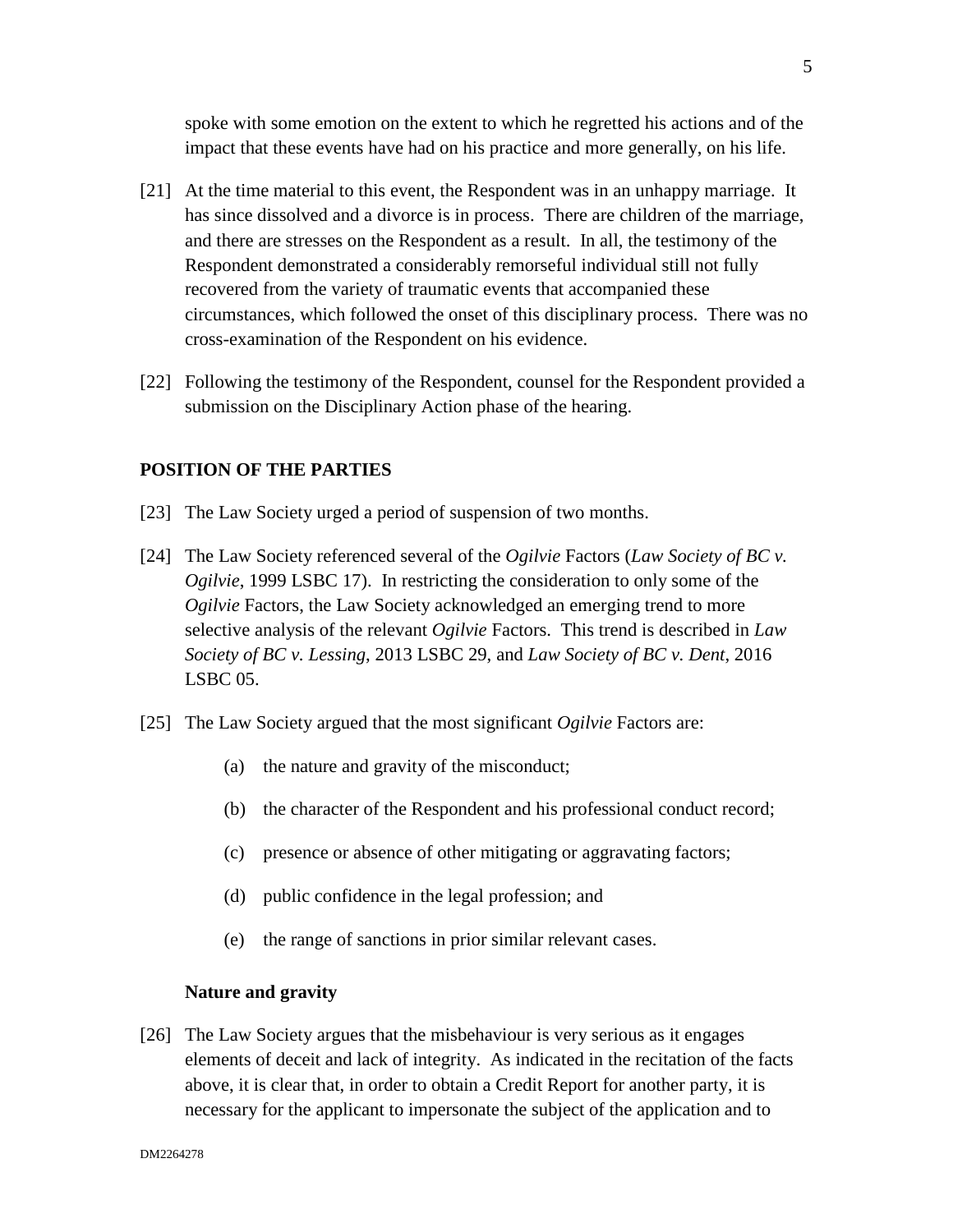assume that subject's identity. The Law Society suggests that that requirement should have alerted the Respondent to the impropriety of his actions in seeking this Report in this manner.

- [27] The Law Society characterizes the behaviour as criminal or quasi-criminal based on the nature of the penalties that are available under the legislation.
- [28] Finally, the Law Society suggests that this misbehaviour by the Respondent also exposed his client to criminal prosecution, although no such criminal prosecution was undertaken by the police despite the complaint from NR.

### **Character and conduct record**

- [29] The Law Society notes that the Respondent was at the time of the impugned behaviour a seven-year call and, at that level of experience, should have been aware that seeking a Credit Report for his client's spouse as he did, was wrong.
- [30] The Law Society references a professional conduct record that contains only a referral of the Respondent to the Practice Standards Committee in 2017. Referrals to that Committee are generally of a remedial nature, and lawyers are urged to modify practice behaviour so as to generally practise in a more efficient and appropriate manner. There is no indication in the record of the cause of the referral to practice standards, but the recommendations contained in the referral suggest that the Respondent was suffering depression and needed to continue treatment for that condition as recommended by his doctor. The referral also suggests that the Respondent was feeling isolated in his practice and had insufficient resources available to him on difficult ethical or practical issues.
- [31] The Practice Standards Committee recommended that the Respondent join one or more sections of the Canadian Bar Association and suggested that he should consult with Law Society Practice Advisors when facing difficult ethical issues.
- [32] The Committee also required the Respondent to undertake the Communication Tool Kit course and to ensure that, in his paperless office, all documents are properly stored and marked for ready retrieval. The Panel was advised that, following several mandated reports of compliance from the Respondent, the Practice Standards Committee closed his file.
- [33] The Law Society suggested that this referral to the Practice Standards Committee should engage progressive discipline for the Respondent, despite the fact that the referral occurred following the events which are the subject of this hearing.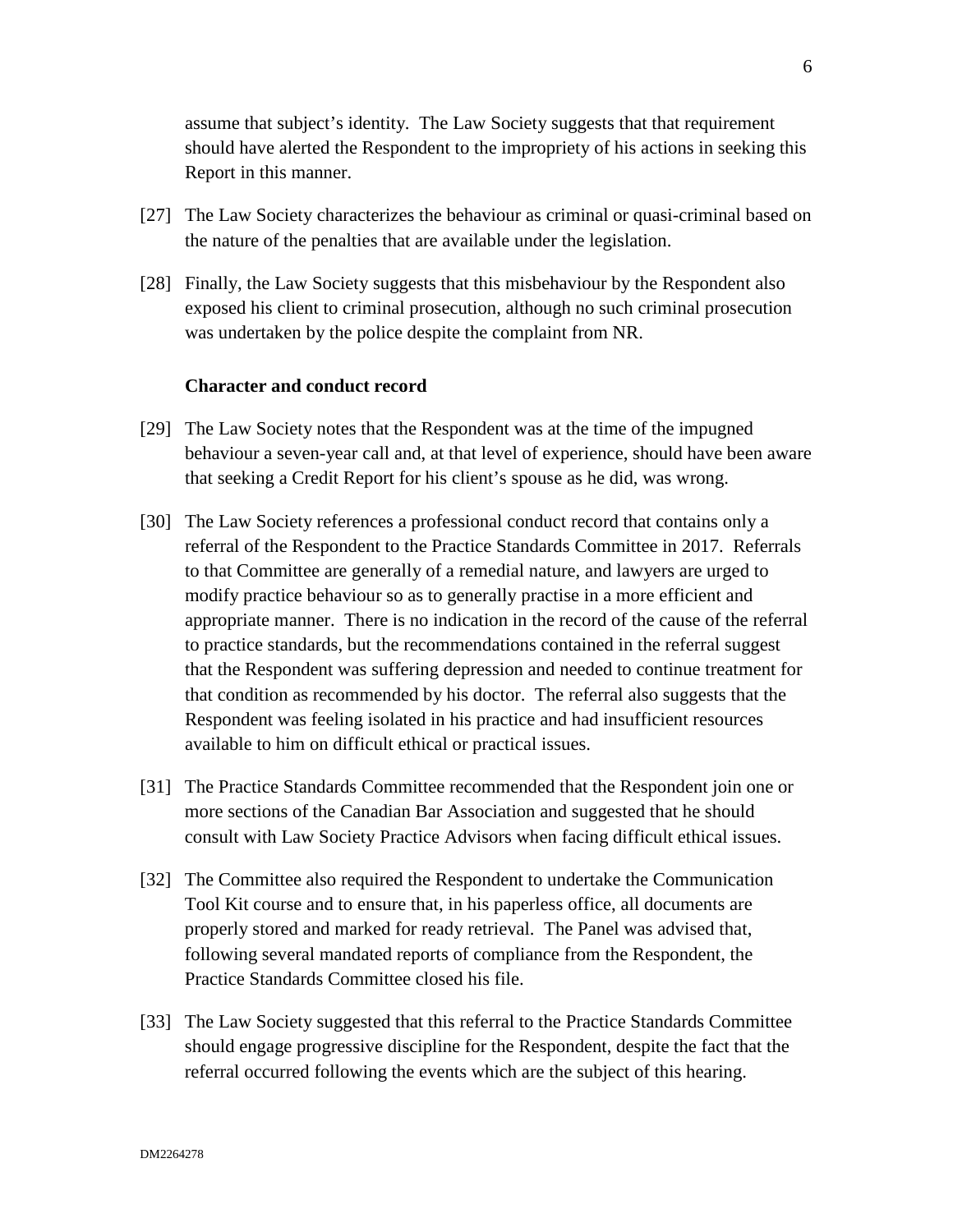#### **Other mitigating or aggravating factors**

[34] The Law Society acknowledges that, since these events have occurred, the Respondent has undertaken several webinars on privacy issues and confirms his intention to continue that learning. The Respondent has also confirmed to the Law Society a change in his practice that requires a client's written consent to any Credit Reports obtained on behalf of those clients. In the oral testimony provided by the Respondent, he confirmed that he has abandoned altogether the practice of obtaining Credit Reports. The Law Society acknowledges that this work by the Respondent and his change of practice are mitigating factors.

### **Public confidence in the legal profession**

- [35] The Law Society suggests that the lack of integrity demonstrated by this Respondent's behaviour has an impact on the manner in which the public views the legal profession. The Law Society argues that the loss of public confidence in the integrity of lawyers does irreparable harm to the profession. It argues that the legal system will be weakened because the public is not confident in its ability to trust lawyers. One of the objects and duties of the Law Society is to uphold and protect the public interest in the administration of justice, and therefore, it submits, a strong sanction for this misbehaviour is required to communicate to the public the extent to which this behaviour is condemned.
- [36] The Law Society was not able to identify a similar discipline decision where an impersonation of the nature described in this case was demonstrated. The closest similar case to that before us was an Ontario decision in the *Law Society of Upper Canada v. Sabourin*, 2016 ONLSTH 13, where a three-year call was disciplined for impersonating her client online in a Facebook chat with a complainant in a domestic criminal matter. The circumstances of that case were sufficiently dissimilar to this one that the Law Society did not specifically seek to rely upon the decision, and in fact, that case resulted in an oral reprimand and costs pursuant to a joint submission from the Law Society and the respondent.
- [37] Instead, the Law Society sought to rely upon cases where dishonesty and lack of integrity was evidenced, and in those cases the Law Society noted that, generally speaking, where dishonesty appears, a suspension will be warranted.
- [38] The Law Society referenced *Law Society of BC v. Wong*, 2012 LSBC 15, where a lawyer counselled an articled student to swear an affidavit improperly. In that circumstance a fine was ordered.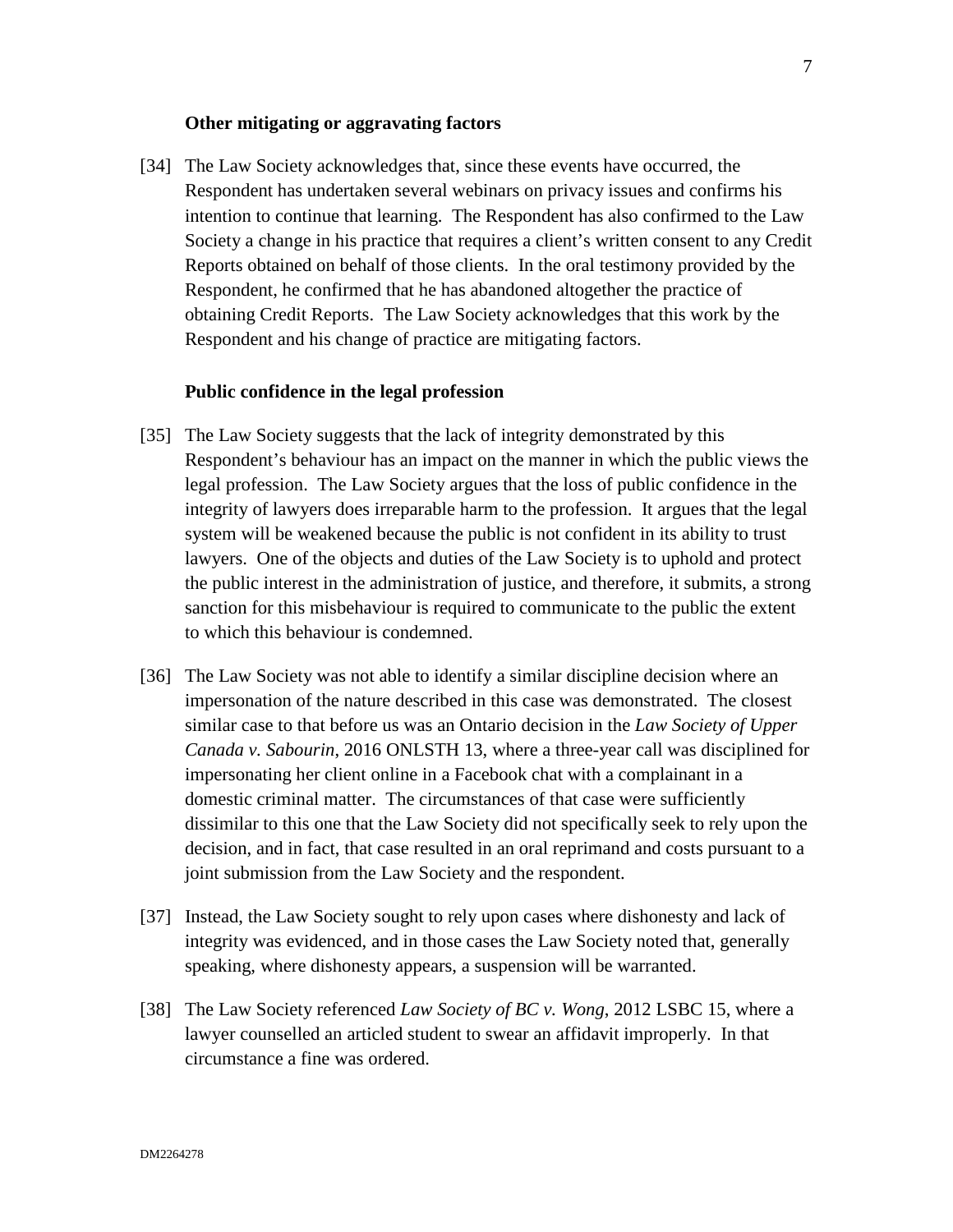- [39] In *Law Society of BC v. Kirkhope*, 2013 LSBC 35, the Respondent knowingly participated in a strategy that resulted in the breach of a Court Order. In that case there was a prior conduct record with two previous citations, and the respondent had over 20 years of experience. The principle of progressive discipline was engaged. A 45-day suspension was ordered.
- [40] In *Law Society of BC v. Berge*, 2005 LSBC 28, the Respondent was suspended for an attempt to dispose of an open can of beer and to use mouthwash in a conscious effort to thwart a demand for a breathalyzer test. In that case a suspension of one month was ordered.

### **Sanctions in similar cases**

- [41] The Law Society referenced the *Law Society of BC v. Martin*, 2007 LSBC 20, on the factors relating to the appropriateness of a suspension. Those factors include;
	- (a) elements of dishonesty;
	- (b) repetitive acts of deceit or negligence; and
	- (c) significant personal or professional conduct issues.

## **POSITION OF THE RESPONDENT**

- [42] The Respondent argues that the case is to be distinguished from all of those cases involving dishonesty or lack of integrity because there was an absence of intentional dishonesty on the part of the Respondent in these circumstances. This argument is developed on the basis that the evidence of the Respondent is that he did not know of the prohibition contained in the *Business Practices and Consumer Protection Act.*
- [43] The Respondent further argues that, immediately upon becoming aware of the prohibition, he advised opposing counsel of the fact that the Credit Report had been obtained without the consent of NR.
- [44] The Respondent notes that he had obtained Credit Reports in this manner on five previous occasions, and in all but one of those cases, neither the opposing party nor opposing counsel had made any objection. He suggests that that validates his mistaken belief that there was nothing inappropriate about acting in this manner. On the one such credit report obtained where counsel neither objected nor approved of the methodology, there was a change in counsel that rendered the credit report issue no longer relevant.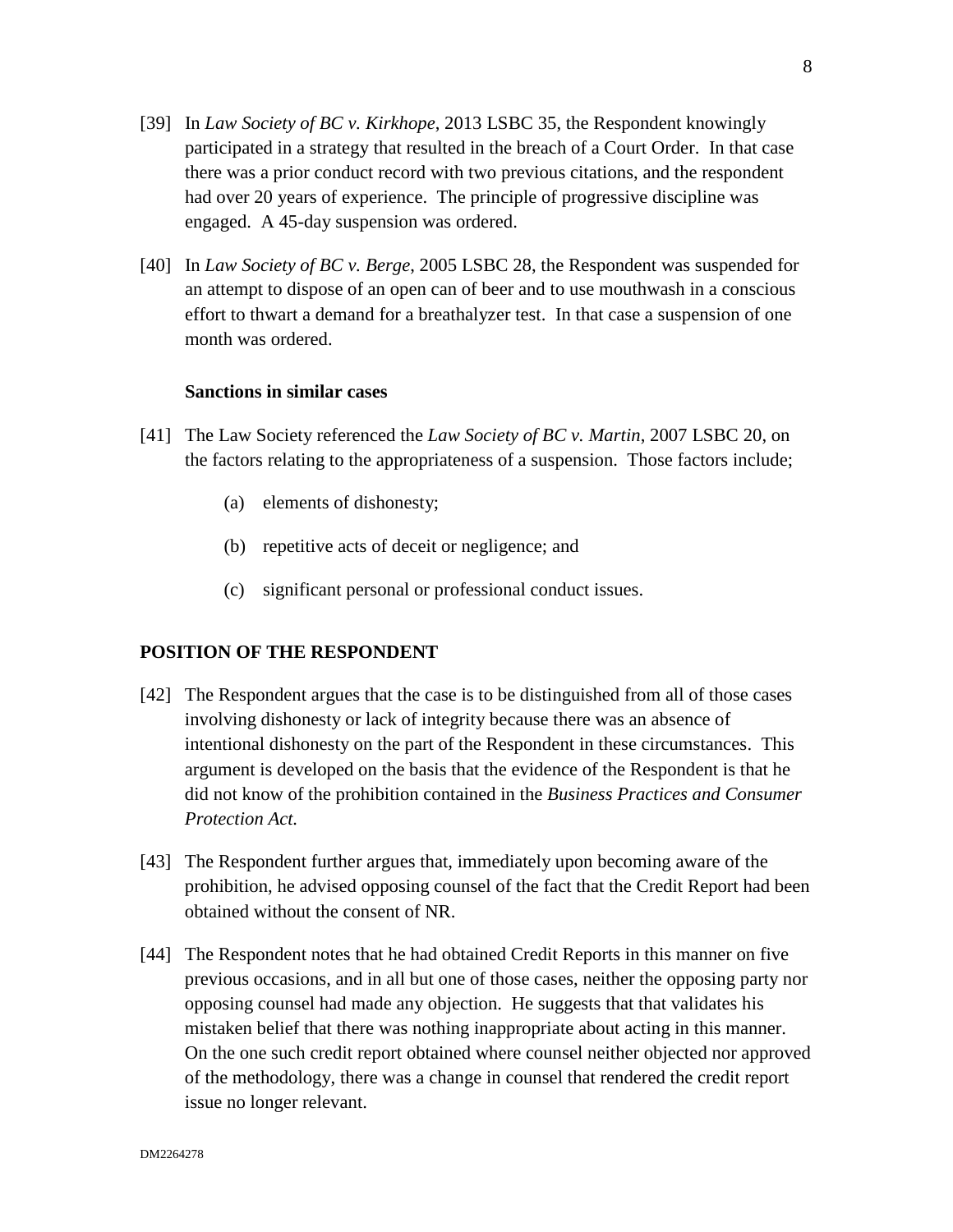- [45] The Respondent does not suggest that his lack of knowledge of the provisions of the Consumer Protection legislation is an excuse for the misbehaviour, and on that basis, he has admitted the professional misconduct. The Respondent objects to the characterization of that conduct as being knowingly dishonest and fraudulent.
- [46] On the consideration of the *Ogilvie* Factors, the Respondent argues that two factors should primarily receive attention, being the protection of the public interest and the rehabilitation of the Respondent.
- [47] The Respondent cites *Law Society of BC v. Faminoff*, 2015 LSBC 20. In that circumstance, Mr. Faminoff was found to have committed professional misconduct in a variety of ways by fabricating documents to mislead the Law Society, by mishandling trust funds in breach of Law Society Rules, by withdrawing funds from trust when there were insufficient funds to cover the account paid, by a failure to maintain proper accounting records and finally, by breaching an undertaking.
- [48] The hearing panel found Mr. Faminoff to have committed professional misconduct in respect of all allegations of the citation. While the Law Society argued for a suspension of five to six months, the panel determined that a suspension of two months was appropriate, and a review panel of Benchers upheld that determination despite the fact that Mr. Faminoff had had a previous citation that resulted in a reprimand and a fine of \$10,000 in addition to costs of \$15,000. The Respondent argued that the misdeeds of Mr. Faminoff significantly eclipse those of which the Respondent stands charged.
- [49] In *Law Society of BC v. Nguyen*, 2016 LSBC 21, the respondent was given a fine and a two-month suspension where the Respondent was found to have fabricated a disbursement on an account and falsely represented to the Law Society that the disbursement was genuine. On review, a review board upheld the two-month suspension but determined that the fine was inappropriate and removed it from the disciplinary action outcome.
- [50] The Respondent submits that his behaviour is significantly less serious than demonstrated in *Faminoff* and *Nguyen*.
- [51] The Respondent analyzes the *Ogilvie* Factors as follows:

# **Nature and gravity**

[52] The wrongful conduct is of a serious nature, but the Respondent argues, the conduct must be considered in the context of the circumstances. In particular, the information the Respondent obtained through the impersonation produced nothing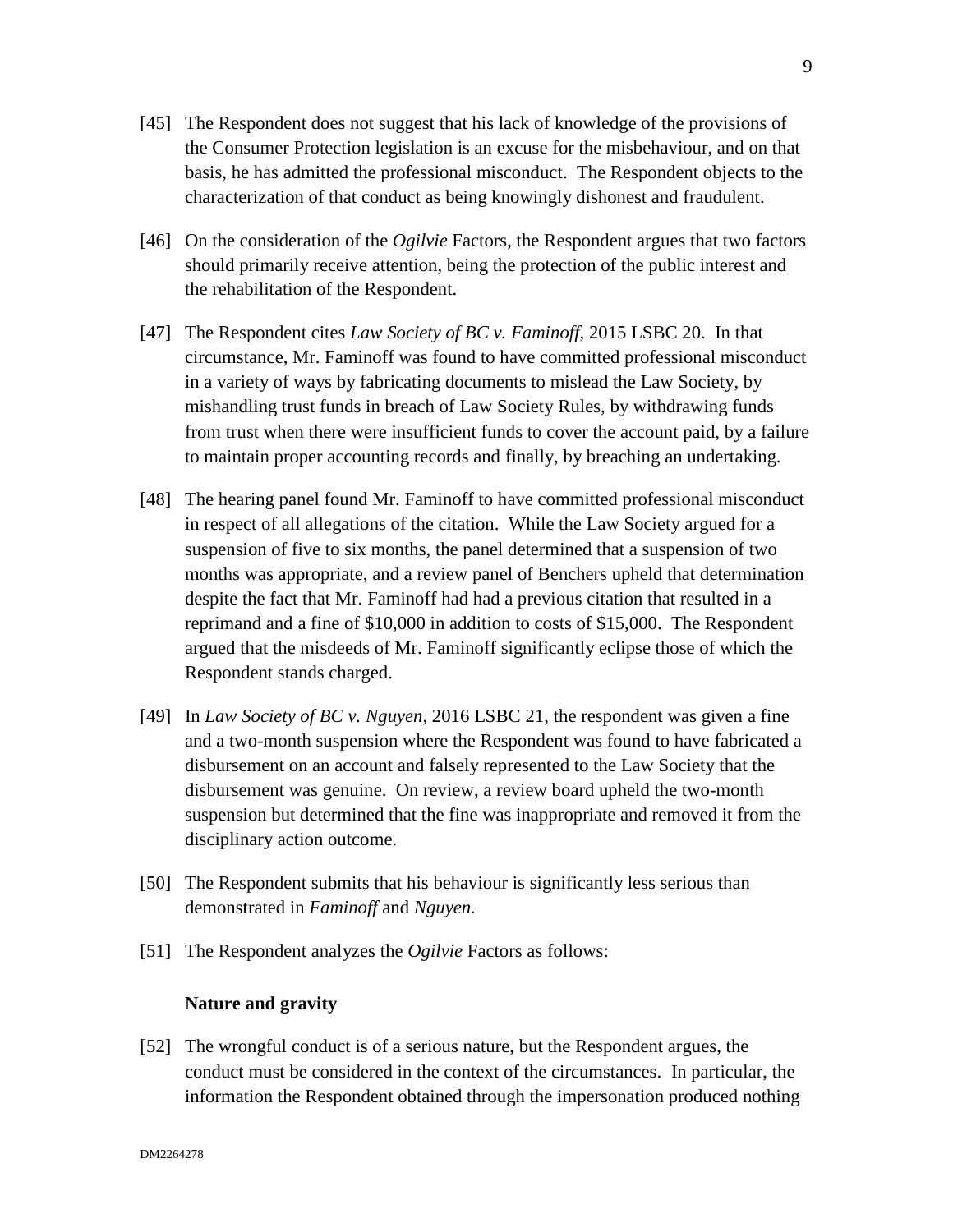more than the opposing party would have been required to provide in the normal course of the litigation.

# **Age and experience**

[53] The Respondent is said to be at a mid-level of experience with a seven-year call. His practice has been restricted to matrimonial law, and he has no previous exposure to the *Business Practices and Consumer Protection* legislation.

### **Previous character and prior discipline record**

[54] The Respondent acknowledges his professional conduct record and notes that he has complied fully with the recommendations of the Practice Standards Committee.

### **Impact on the victim**

[55] The Respondent notes that there was a breach of the victim's privacy; however, in view of her obligation to provide the information obtained, the Respondent suggests that the impact is of lesser moment.

### **Advantage gained or to be gained**

[56] The Respondent notes that no significant advantage was gained save that he obtained certain disclosable information sooner than he would have had a Court application been required.

### **Number of times the offending conduct occurred**

[57] As noted above, the offending conduct occurred on five separate previous occasions, on four of which no comment was made by opposing party or counsel. For the fifth occasion there was a change of counsel before that material was disclosed.

### **Acknowledgement by the Respondent**

[58] Under this heading the Respondent argues that he made prompt and complete disclosure of his misbehaviour, that he has expressed regret and remorse, both in testimony before this Panel and to the Law Society, and that he has taken steps to improve his education.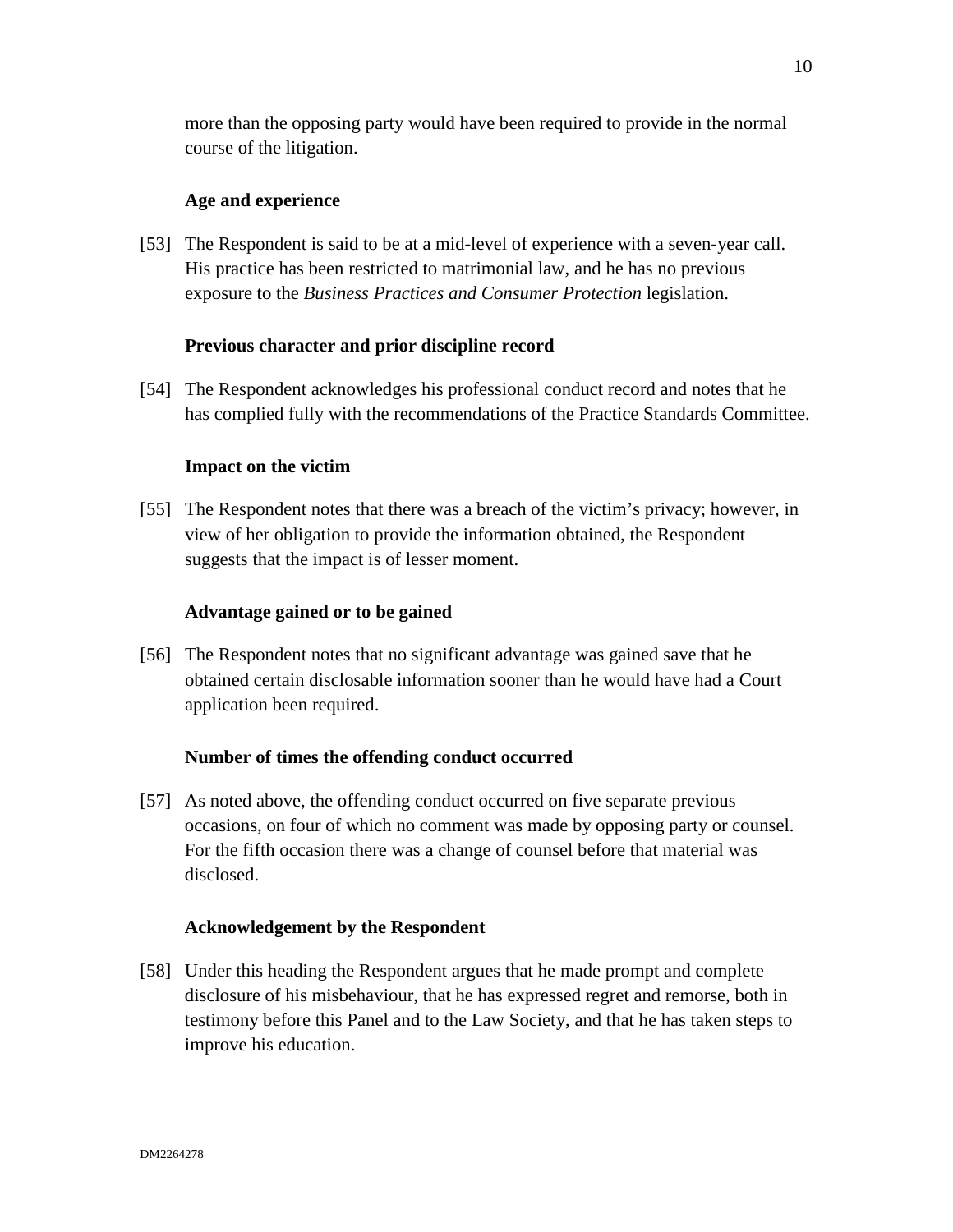## **The possibility of remediation or rehabilitation**

[59] The Respondent requests that the penalty imposed include a requirement for attendance at Continuing Professional Development Course Work involving components of ethics.

# **Impact of the proposed penalty**

[60] The Respondent notes here that his precarious financial circumstances secondary to a marriage breakdown and an expensive combination of daycare for his children and maintenance obligations for those children, together with a modest level of income from his practice suggests that a two-month suspension as requested by the Law Society would have a devastating impact on him. He argues that he would be unlikely to recover immediately from clients lost as the result of the suspension and his income would accordingly suffer.

### **Specific and general deterrence**

[61] The Respondent suggests that he has considerably amended his practice as a result of learning the nature of the statute he offended and that general deterrence will be accomplished by a publication of the circumstances of this citation.

### **Public confidence in the legal profession**

[62] The Respondent finally argues that the public confidence in the integrity of the profession will not be impacted negatively by a significant fine and period of professional development required with particular emphasis on an ethical component.

### **DISCUSSION**

- [63] We do not find the Respondent's behaviour to rise to the level of misconduct that is described in either of *Kirkhope*, *Lessing* or *Faminoff*. In each of those cases there was a clear indication of fraudulent behaviour with intent to have others, including the Law Society, rely on the fabricated evidence. There is nothing of that nature in the facts of this case, and the cases cited are of no use to this Panel in establishing an appropriate penalty.
- [64] The Law Society has suggested that there were red flags on the Equifax website that should have alerted the Respondent to the improper nature of his conduct where he was required to impersonate a party whose Credit Report he was seeking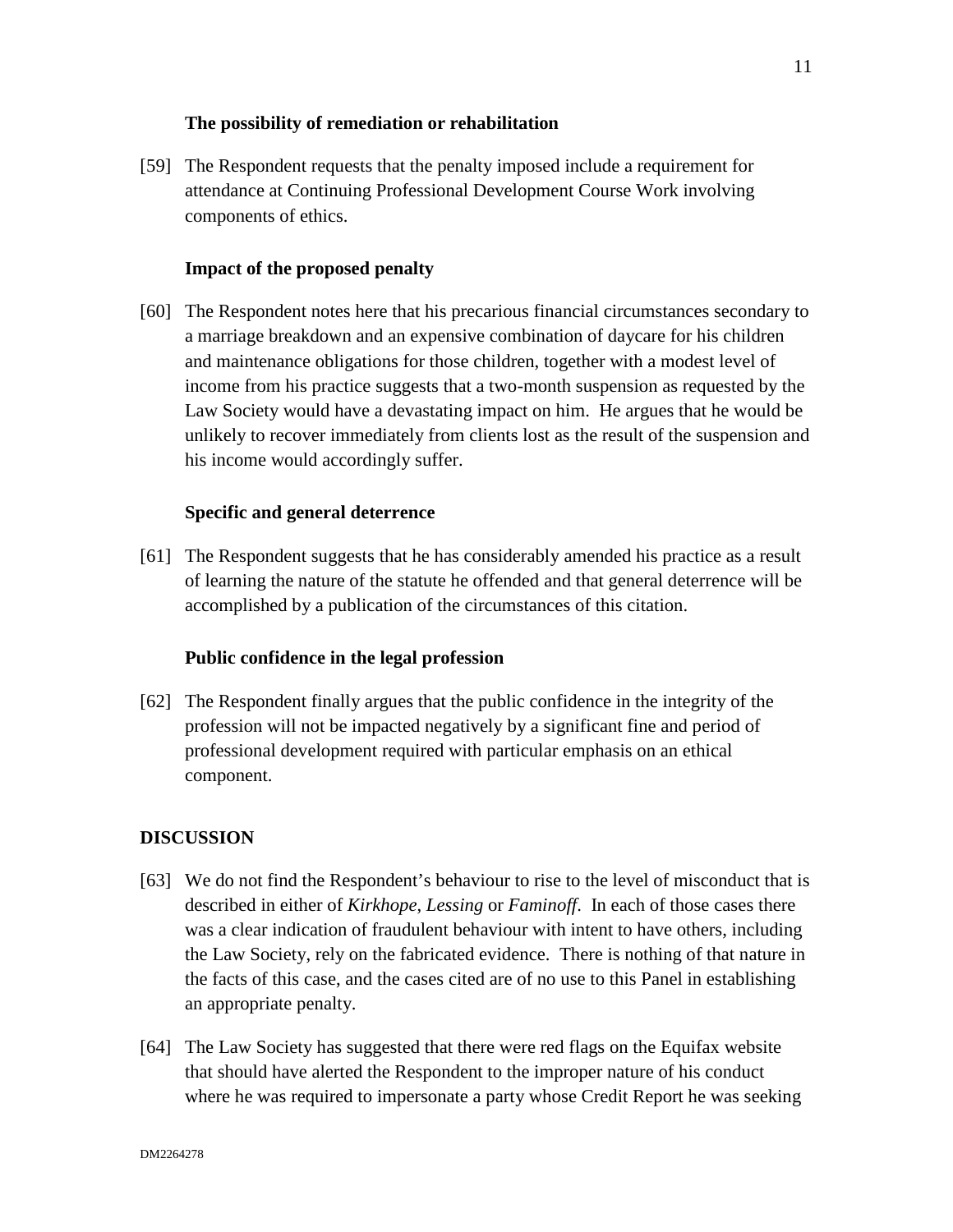to receive. There is no question that the questions posed on the Equifax website should have alerted an enquiring mind to the fact that this impersonation behaviour was inappropriate.

- [65] We do not accept the characterization by the Respondent that these searches were similar in nature to that of a Personal Property Registry search or a Land Title search. It is self-evident that it is not necessary to impersonate an enquiring party to obtain the results of a Personal Property or Land Title search. However, the Respondent practises law in what is described as high conflict matrimonial work. It is the essence of high conflict matrimonial work that tensions are high and pressures are regularly imposed on parties and their counsel. The Respondent did acknowledge that the behaviour was "edgy" and "aggressive", and those characterizations are indisputable.
- [66] The fact that the Respondent had conducted Credit Report searches in this manner in five other instances where counsel for respondents had no apparent complaint permitted the Respondent to develop a sense that the behaviour, though edgy and aggressive, crossed no legal boundaries.
- [67] The Law Society suggested that the referral to the Practice Standards Committee should engage the notion of progressive discipline for the Respondent. This request was made despite the fact that the referral occurred following the events that are the subject of this hearing. Moreover, the referral did not result from a citation or referral from the Discipline Committee; this citation is the Respondent's first.
- [68] The Panel specifically declines to consider any element of progressive discipline in these circumstances and does not adopt the request of the Law Society to suggest that, while a lawyer is engaged with the Practice Standards Committee in its remedial work, any misbehaviour that occurs in that time frame will engage progressive discipline when later revealed. The request from the Law Society is temporally unsound.
- [69] The circumstances surrounding the request for the Credit Report suggest that the Respondent was unaware of the criminal nature of his conduct. This view is supported by the fact that he provided an email address for the target of his investigation that he knew would result in that individual becoming aware of the fact of the Credit Report search. He also disclosed, and we accept his evidence, that it was his intention to provide a copy of the Credit Report with the next following disclosure of documents.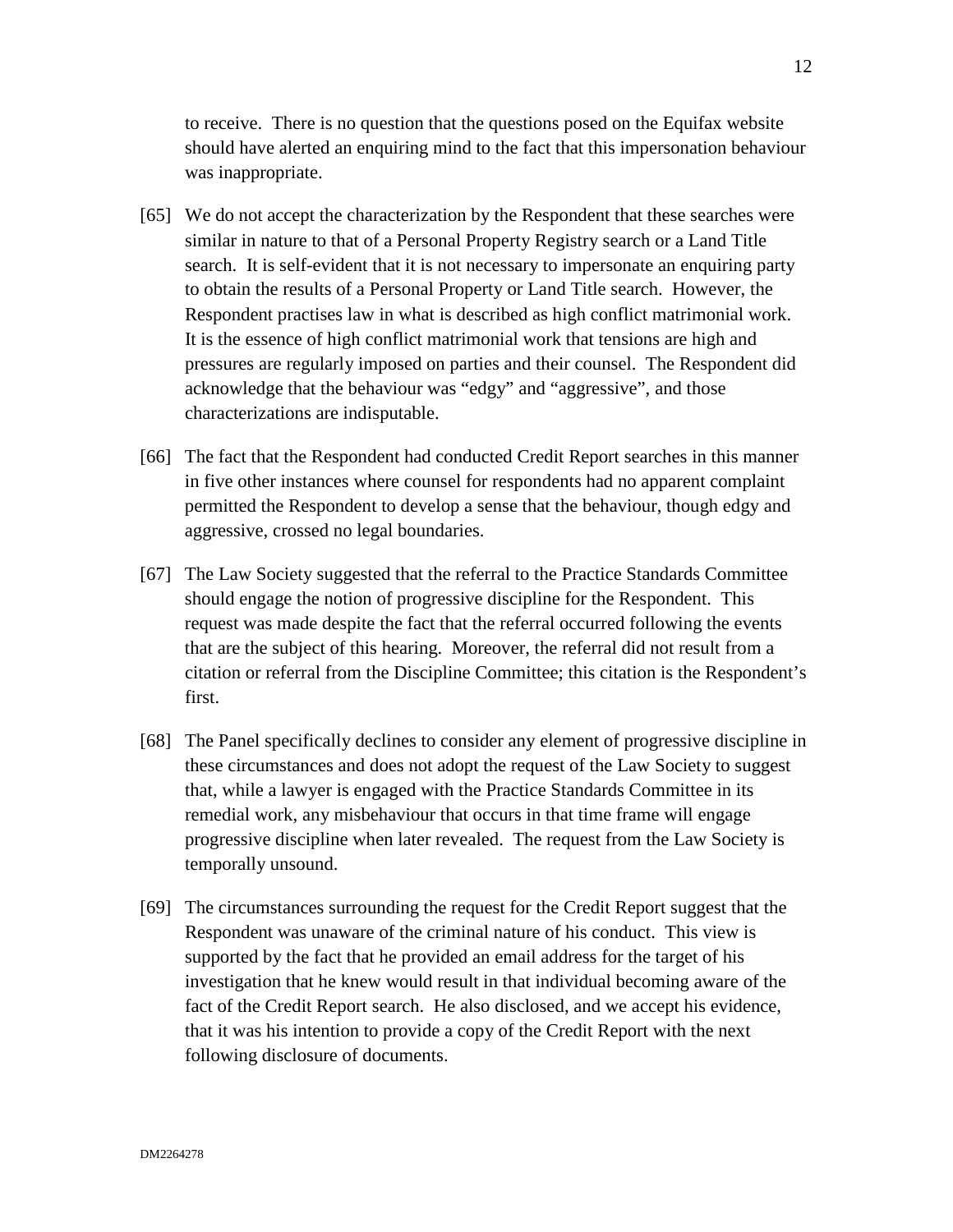- [70] We do not accept as helpful for the Respondent the fact that he contacted counsel for NR upon his client hearing from NR that she intended to report JR to the police and the Respondent to the Law Society. The fact that the Respondent then immediately contacted counsel for NR provides no help for him. It was by then clear that NR was very upset with the unauthorized credit report and that her counsel was going to learn of these events from his client, sooner rather than later.
- [71] As to the *Ogilvie* Factors, we find that the majority of the factors are either neutral or mitigating for the Respondent. The nature of the conduct is clearly important, and the primary negative characteristic of the *Ogilvie* analysis. We have accorded that factor significance, but our finding of a lack of criminal intent mitigates the seriousness of the finding.
- [72] In terms of penalties imposed in similar cases, there are two issues. First, it must be acknowledged that the facts of this case are unique and the only approximately similar decision (from Ontario) is not on point or helpful. Our analysis of recent penalty decisions assists with a finding that the penalty sought by the Law Society is not consistent with Law Society precedential history of penalty decisions. That analysis is discussed above.
- [73] The impact on the victim was modest at best given that the breach resulted in the disclosure of information that would have been required in the litigation in any event. Similarly, the advantage gained by the Respondent was nominal. The experience of the Respondent is not helpful, both because his practice area did not expose him to the statute offended by him, and to be clear, a seven-year call in most circumstances will still be in the formative stages of professional development.
- [74] His conduct record is essentially clean in that the referral to Practice Standards had not reported out, and it is in his favour that, despite seven years' practice in high conflict family law files, his conduct record is free from discipline arising from client and opposing party complaints.
- [75] The evidence provided suggests that the rehabilitation of the Respondent is under way given his undertaking CPD learning on his own and that learning will be expanded with our decision on disciplinary action.
- [76] The impact of a two-month suspension on the Respondent would be significant. By itself that is not a reason that, in appropriate circumstances a suspension should not be imposed. It is, however, our clear determination that, in the circumstances of this case, the existing penalty jurisprudence does not support a suspension of any duration.